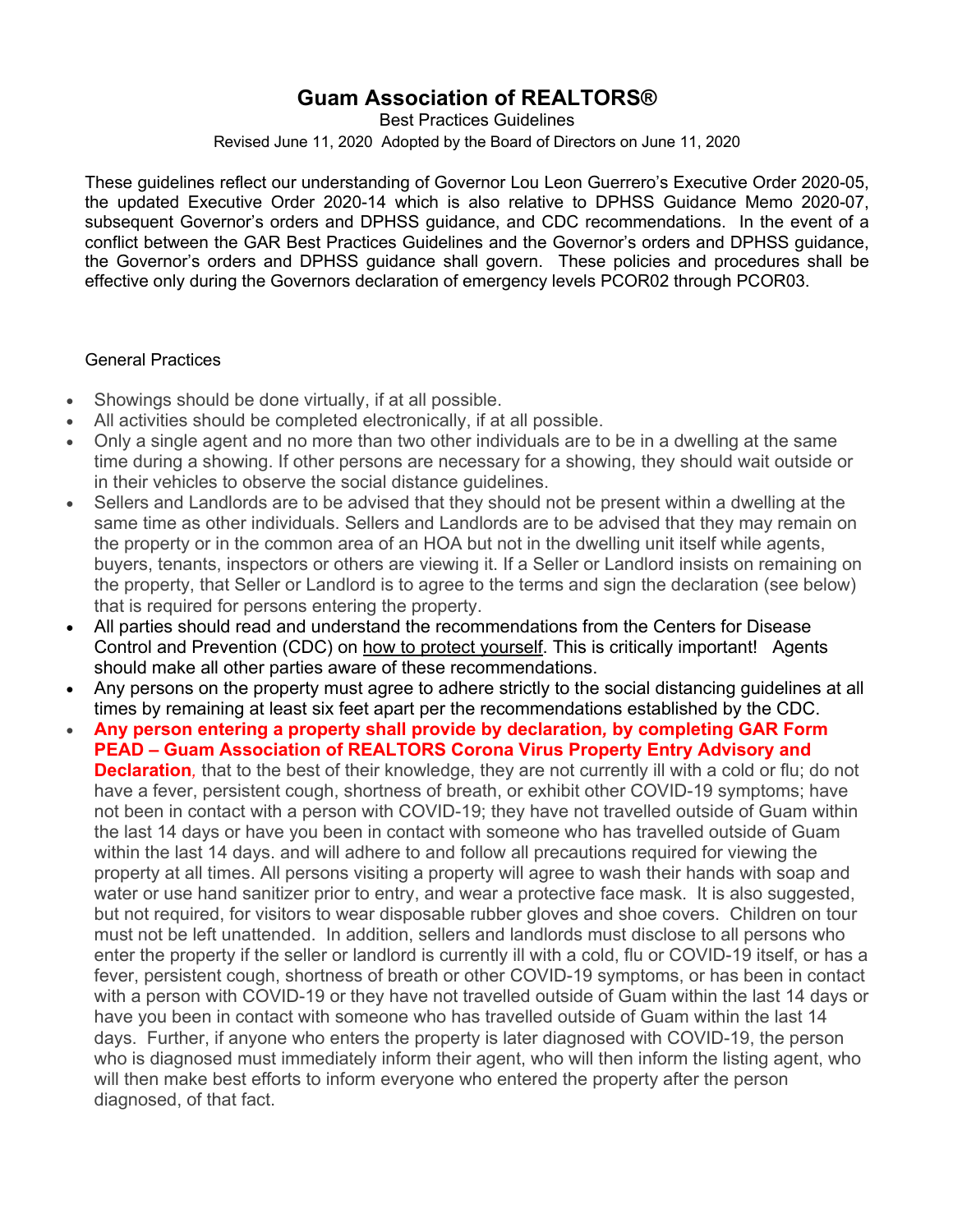- Sellers, landlords, buyers and tenants must be expressly made aware of the risks of showing and visiting properties: that it may be dangerous or unsafe and could expose them or others to coronavirus (COVID-19). Sellers, landlords, buyers and tenants must be advised of their responsibilities pertaining to COVID-19 protocols regarding social distancing and other CDC guidelines.
- **The agreement of the seller or landlord allowing any person entering onto the property or into the dwelling must be expressly obtained from the seller or landlord**. Apart from marketing and pre-marketing activities, a standard purchase agreement grants the buyer broad discretion to conduct various inspections and investigations. The seller should be apprised of their obligations under the purchase agreement so that they enter into such agreements with a clear understanding of the attendant risks. **All Sellers and Landlords are required to complete GAR Form RLA-CAA, Guam Association of REALTORS – Listing Agreement Coronavirus Addendum or Amendment.**
- To the extent possible, the use of various third-party services providers for non-essential services must be avoided and, where unavoidable, the providers must agree to sign an agreement to follow CDC guidelines.
- REALTORS® should follow the above protocols when conducting any in-person interactions but should refrain from any non-electronic unsolicited marketing during the COVID-19-related declaration of emergency.
- Brokers should consider extending listings and putting a hold on marketing activities or other accommodations for those who, for health or other reasons connected to the COVID-19 virus, wish to stop actively marketing their property for the duration of any Executive Order or DPHSS guidelines limiting real estate activities.
- Unless absolutely necessary, communications with clients should be done via electronic means or by telephone. In person conversations should be minimized unless absolutely necessary.

### **Best practices related to entering a seller's, landlord's or occupant's property:**

• Listing agents should not leave brochures and flyers in the property but instead utilize any showcasing or other marketing features available through one's MLS system to highlight the property.

All showings are to be held by appointment only.

- Discourage anyone who does not need to view the property from attending a showing. Do not leave children unattended on tour.
- Agents conducting the showing should meet clients at the property and not drive the client to the property, so as to minimize risk. Information relevant for the showing should be provided in advance to the clients electronically. Keep in mind that MLS rules generally require agents to have obtained seller's or landlord's permission for a client to enter without the agent being physically present.

Consider limiting in-person, non-virtual showings to "serious" potential buyers or tenants, who are those who have provided verifications of funds and lender prequalification letters, as applicable, to show they are able to purchase or lease the property that is the subject of the showing.

- Let the seller or landlord know well in advance that there is an appointment for a showing.
- If using a lockbox, be sure to disinfect the key, the box, and the doorknob prior to utilizing.
- When using disposable gloves or shoe covers, be sure to put them on prior to entry and to dispose of them after leaving each property.
- Ask seller, landlord or occupant to turn the lights on and leave interior doors, drapes and blinds open. If the property is vacant, agent should ensure these tasks are taken care of prior to the showing.
- Refrain from touching any surface during a showing.
- Minimize Exposure Time No more than 15 minutes.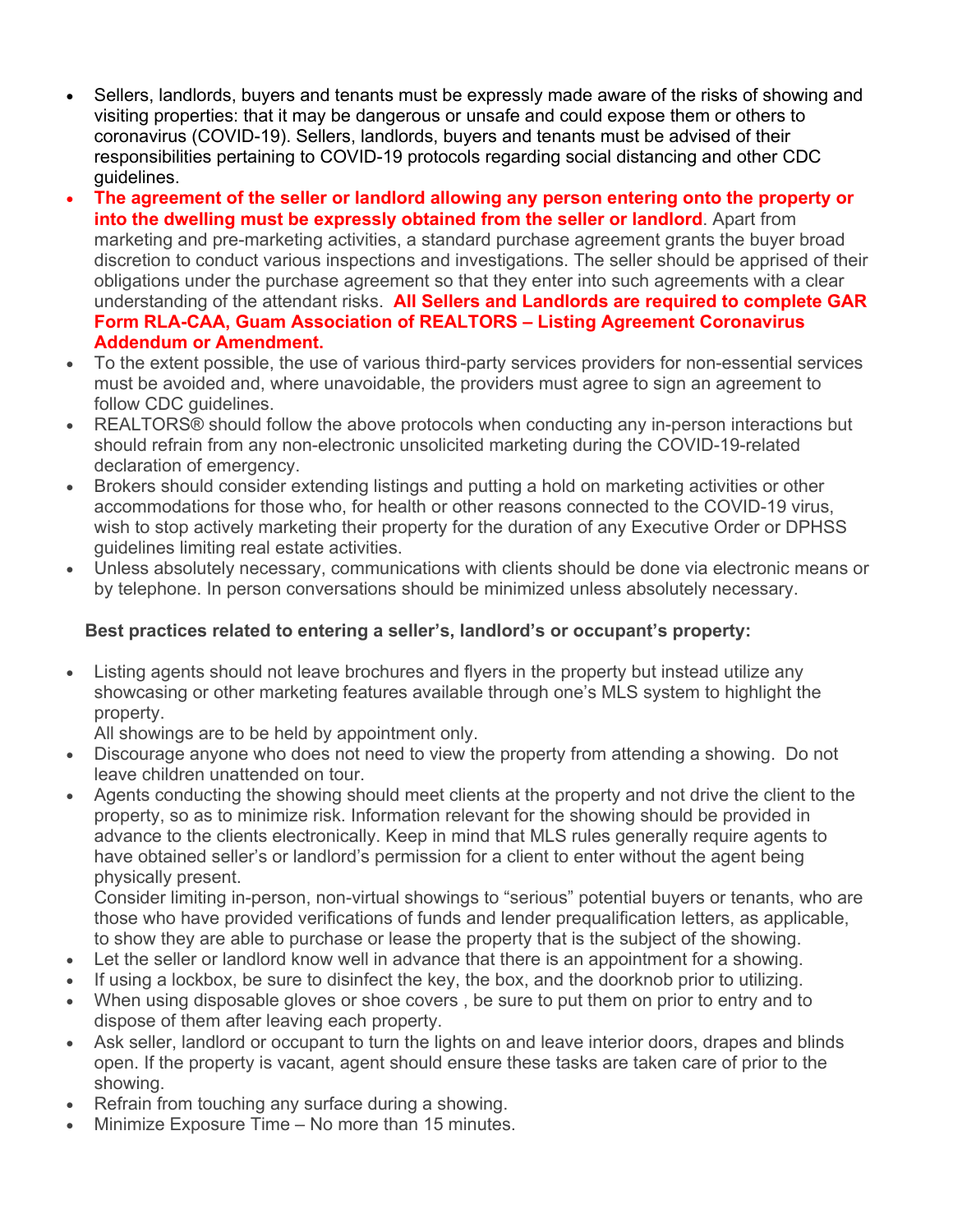- As indicated above and following the CDC guidelines, maintain a safe distance from anyone in the property by staying a minimum of six feet apart.
- If the size of the residential unit makes it difficult to maintain the six-foot distance for all parties attending the showing, individuals may need to wait outside and come in the property one at a time, at all times maintaining proper social distance.
- Bring your own sanitizers, gloves and shoe covers don't rely on others to bring them. If hand sanitizers are unavailable, liquid hand soap for hand washing should be made available.
- Follow suggestions in the CDC's Cleaning & Disinfecting Guide and provide this information to your sellers, landlords and occupants advising them to disinfect the property according to those guidelines after the showing is complete.
- Discussions after the showing with the seller, landlord or clients should be conducted through electronic means such as email, telephone, Zoom or FaceTime, rather than in person, as maintaining a conversation while adhering to the social distance guidelines is difficult.
- For HOAs, have the seller or landlord obtain a copy of any new rules that may govern showings of common areas or entry to the property.

#### **The following activities are permissible within these guidelines if all of the above best practices are followed:**

## **Pre-marketing activities**

- Listing presentations should be done virtually if at all possible.
- Planting for sale or rent signs or have a sign company install the sign at the agent's direction.
- Pre-marketing inspections.
- Having contractors or workers make improvements to the property.

The *written approval* of the seller for all pre-marketing activities must be obtained by the listing agent. No third party can enter the property if they have not agreed to follow CDC guidelines. Even for contractors and workers, protective gear is mandated, as is the declaration that they are asymptomatic and agree to follow CDC guidelines.

#### **To assist you, GAR has released two new forms: One is a Listing Agreement Coronavirus Addendum or Amendment (RLA-CAA) for sellers and listing agents to sign, and the other is a Property Viewing Advisory and Declaration (PEAD) that is to be given to and signed by the seller, buyer, agents and anyone else who will be entering a property.**

### **Marketing activities**

- Taking photography using a video-based system. Keep in mind that the usual copyright considerations governing photographic images still apply.
- Staging and de-staging should be virtual, not physical.
- HOA site inspections. The seller or landlord should check with the HOA to see what, if any, new rules may have been put in place as a response to COVID-19 and make sure that any inspections conform to those rules, or that consent of the HOA has been obtained for any exemption to those rules.
- Showing properties by appointment only (including rentals) to individual parties, one set of clients at a time.
- No open houses, broker tours or broker previews. A virtual open house or showing scheduled for a specific time may be permissible with the approval of the seller or landlord, however sellers or landlords should be advised not to be present during such a virtual open house, *or agree to sign*